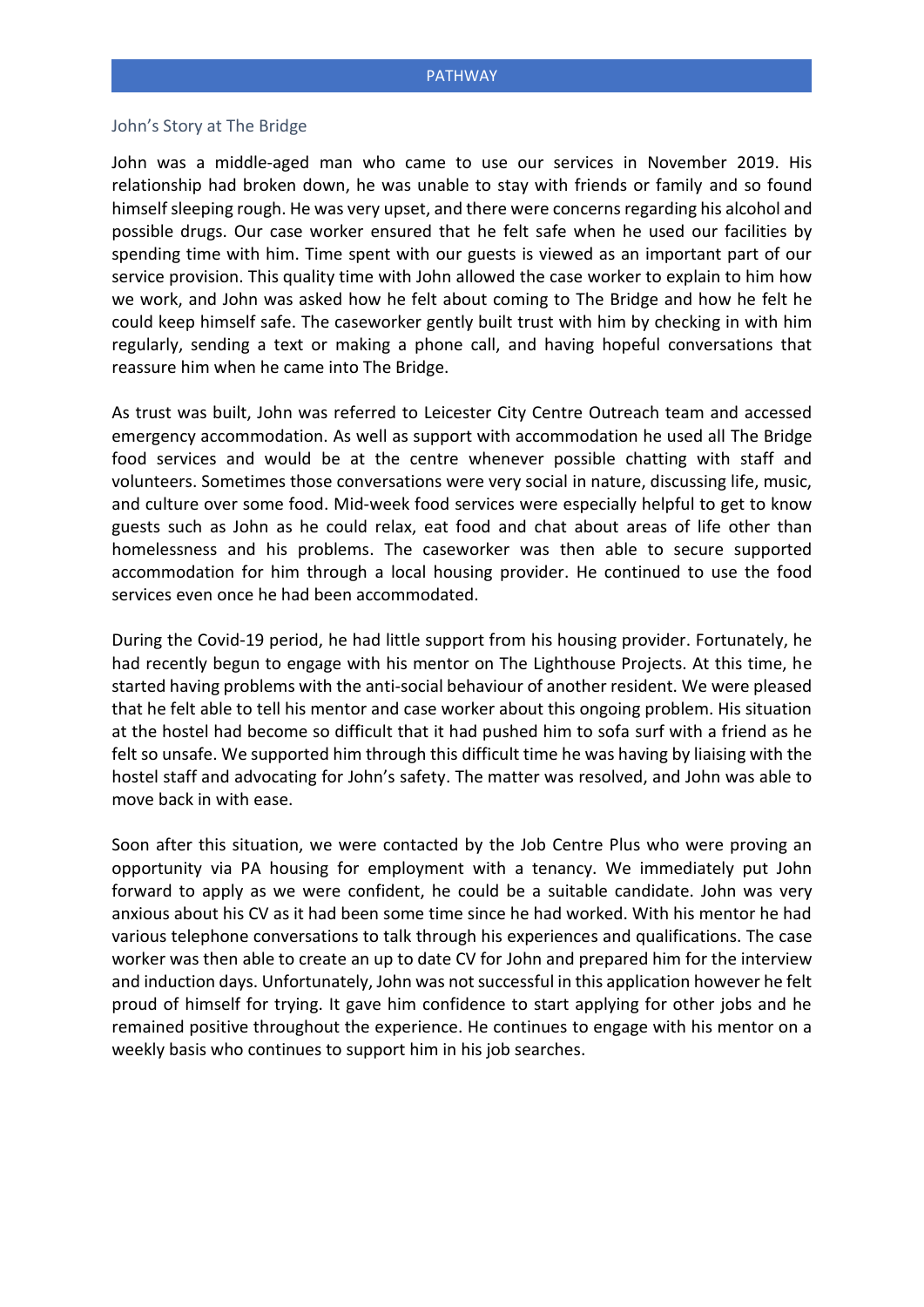#### The Bridge Pathway

As seen in the story above, we always strive to support the homeless and vulnerably housed in a welcoming non-judgmental manner. Our volunteers, staff and trustees work directly with guests, and partner with other charities and agencies to open doors to a wider range of services. Each stage in the graphic below helps to build a trusting relationship which we believe is essential to the wellbeing and positive outcomes of our guests. This provides a 'pathway' of support for guests on their personal journey from homelessness to hope. We believe that this pathway should be circular, sustainable and enrich the lives of those in our community. The benefit of this is threefold; firstly, it enables us to offer sound lifelong support to those that need it, secondly, it provides an opportunity to those who have achieved independence to receive the benefit of helping others and finally it offers new guests the unique welcome and support they can only get from peers.

Each guest is unique and each journey towards a fulfilling life will be different. This journey is rarely linear, with setbacks as well as progress, and it may take any length of time. The support we give is therefore based on the strengths and circumstances of the individual, and offered with patience, understanding and flexibility. Within these 5 stages, is the consistent use of Reflective Practice using the ERA Cycle<sup>1</sup> which runs throughout every aspect of the organization. We all start with our own experiences; we reflect on this experience and then act accordingly. We use this module throughout our work to ensure we consistently use the best practice possible and learn together.



<sup>1</sup> Jasper (2013) 'Beginning Reflective Practice.' <https://libguides.cam.ac.uk/reflectivepracticetoolkit/models>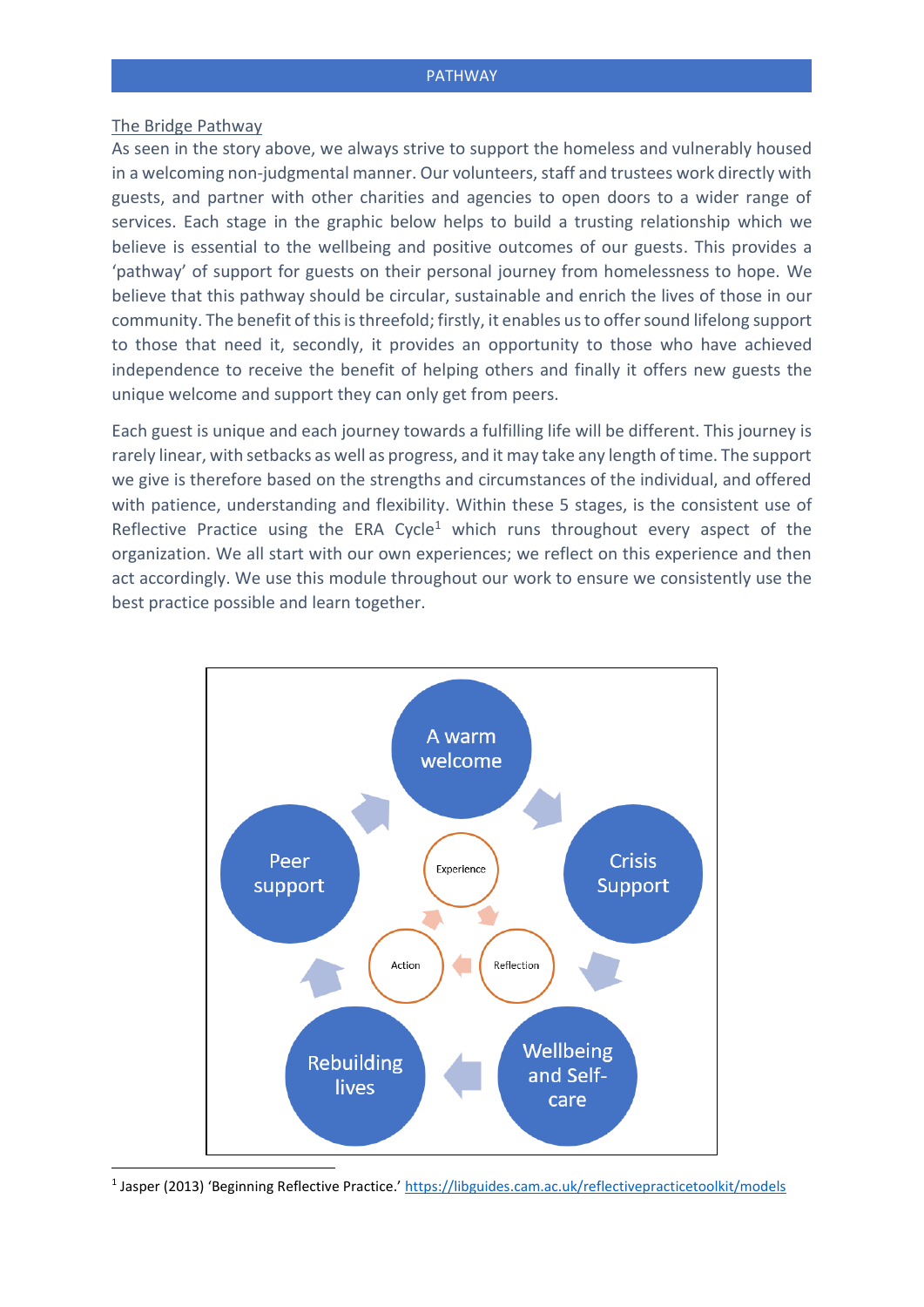We believe that as we become a hub and a community café, our focus should be on the improvement of both physical and mental wellbeing. Our aim is to be a Psychologically Informed Environment (PIE) and a trauma aware service.

Based on the 2012 Good Practice Guide<sup>2</sup> this means our services are consciously designed to consider the psychological and emotional needs of the people using the service. We recognise that this is particularly important where people have complex and entrenched needs or have experienced acute trauma as often trauma and adverse childhood experience are prevalent in the narrative of people's pathway to homelessness<sup>3</sup>. We know that insecure childhood attachment strongly impacts upon the ability to have healthy social relationships in adulthood<sup>4</sup>. Some have difficulty managing their emotions, appear impulsive and do not consider the consequences of their actions. Some may be withdrawn, isolated and reluctant to engage or exhibit anti-social behaviour.

The purpose of a PIE is to help staff and volunteers understand where these behaviours are coming from and therefore work more creatively and constructively with challenging behaviours. Central to PIE is the idea that real development of services arises from reflective practice and must come from within the team. <sup>5</sup> The primary tool for change is relationships. It is through good relationships and support that staff and volunteers can help a guest start to make positive changes in their life. It is also the responsibility of staff and volunteers to 'model' healthy relationships that we know many of guests struggle to create as adults. Furthermore, there is no fixed or 'correct' model but rather a set of elements that allow the development of services in a psychologically informed way. For more information on these elements of PIE, please see Appendix 1.

# Creating a PIE at The Bridge

This is how we meet or are working towards the elements of PIE:

- 1. **Psychological Awareness** Staff, volunteers and trustees are trained to be trauma aware. They are always striving to be aware of the importance of meeting the psychological needs of our guests. An awareness of guest's sense of security and safety is of utmost importance. There is also an understanding that this requires constant reflection and adaptation depending on differing needs.
- 2. **Spaces of Opportunity** The environment needs to be sanitary whilst remaining welcoming and multi-functional. The physical space is an opportunity for guests to meet different members of the community, whether they are staff, volunteers, trustees, or partner organisations. Every interaction is a space of opportunity to learn from each other.

<sup>&</sup>lt;sup>2</sup> (2012) Psychologically Informed Services for Homeless People: Good Practice Guide.

[https://www.pathway.org.uk/wp-content/uploads/2013/05/Psychologically-informed-services-for-Homeless-](https://www.pathway.org.uk/wp-content/uploads/2013/05/Psychologically-informed-services-for-Homeless-People.pdf)[People.pdf](https://www.pathway.org.uk/wp-content/uploads/2013/05/Psychologically-informed-services-for-Homeless-People.pdf)

<sup>&</sup>lt;sup>3</sup> FEANTSA (2017) 'Recognizing the link between Trauma and Homelessness'

<sup>4</sup> FEANTSA (2017) 'Recognizing the link between Trauma and Homelessness'

<sup>5</sup> Haig et al. (2012) "Psychologically informed environments and the 'Enabling Environments' initiative.'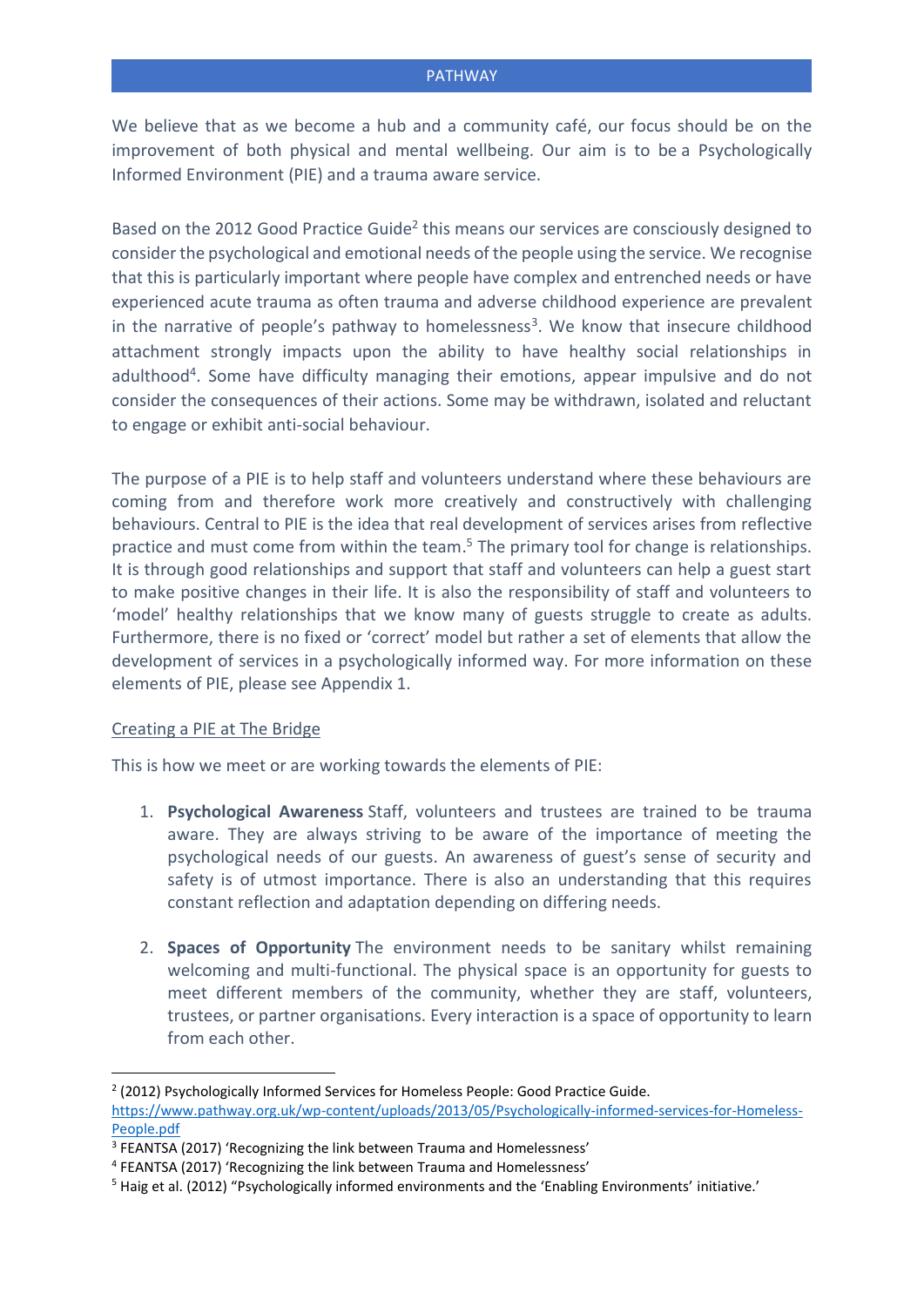- 3. **Staff Support and Training** All staff and volunteers are trained in Trauma Informed Care allowing them to be confident in working with often very damaged people. The staff team have regular reflective practice meetings to discuss caseloads and challenging behaviours. Staff receive support and supervision sessions to debrief regularly. Staff wellbeing is viewed as an essential part of the success of the organisation.
- 4. **Learning and Enquiry** The evaluation of outcomes is consistent and part of our everyday practice. Outcomes are reviewed during reflective practice sessions and challenges are discussed openly. Positive outcomes are celebrated and recorded consistently. Services are not determined by strict funding obligations but rather the needs of guests and the development of new services is consistently encouraged and inclusive.
- 5. **The Three R's (Rules, Roles and Responsiveness)** Relationships between guests, staff volunteers and trustees are crucial to the success of the organisation and these relationships are viewed as spaces of opportunity to interact positively with the community. The written rules of the organisation are clearly communicated to staff, volunteers, trustees and guests and breaches are challenged. However, the way that interactions with guests are managed is always considered based on their roles within the organisation. For example, guests who have faced traumatic situations are worked with flexibly. Whilst, staff are held to account with different 'rules' than volunteers. The responsiveness of the organisation includes the involvement of volunteers and guests in decisions that builds confidence and creates opportunities of new services, new volunteers and peer mentoring. The responsiveness or unwritten rules of how the service works is constantly reviewed in the staff reflective practice meetings.

#### Our Pathway in Practice:

#### **A warm welcome**

- **Our guests:** may struggle to access the fundamentals in life such as food, sanitation and a friendly face. They may feel vulnerable, alone and let down.
- **Our support:** staff and volunteers provide breakfast with access to showers and washing for those on the streets, an evening meal or a call at home to those living alone. Our new Community Café will help create a warm welcome.

**Our partners:** help run our meal services.

- **Our impact:** safety, sanctuary and dignity amidst chaotic and painful lifestyles. The knowledge that somebody cares for and respects them and is on their side.
- **PIE:** in our welcome we create a space that is safe for all. New guests are welcomed using the basic provision of food and sanitation in a warm and sanitary environment. We do not ask many questions but allow them to access the services that they choose to use. We respond to guests at their pace.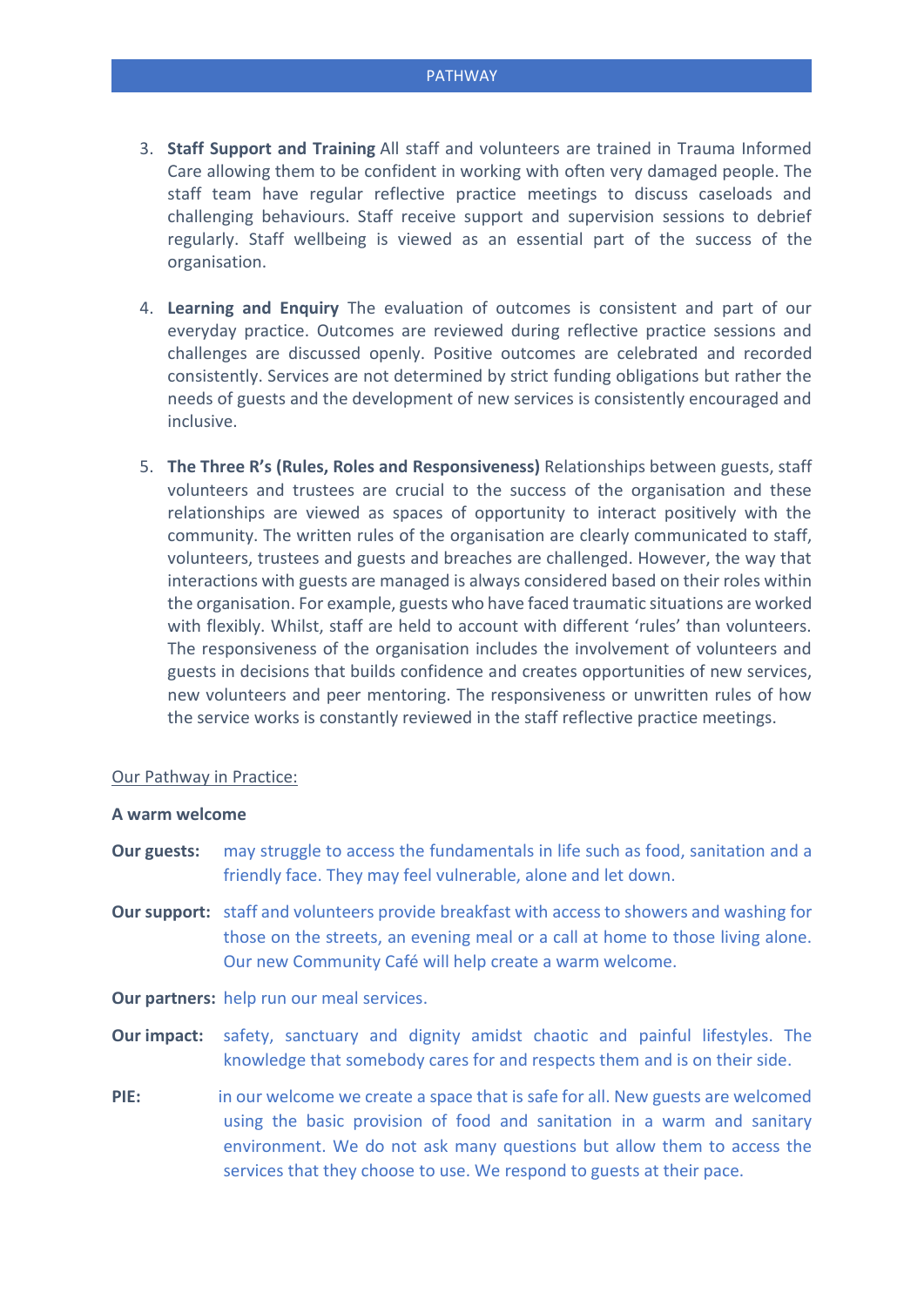# **Crisis support**

**Our guests:** may reveal a crisis over a meal or call or come to us for urgent help.

**Our support:** outreach and casework.

**Our partners:** provide welfare, housing, and urgent healthcare assistance.

**Our impact:** 'the basics' that we can take for granted but offer a way to a safer and more stable life; trusting relationships to open the possibility of further support.

**PIE:** we do not judge but accept the experiences of our guests. Staff are trained to listen carefully and find solutions with the guest that they are comfortable with. We are always honest about the limits of our service and manage the expectations of those facing severe difficulty. The staff routinely reflect on their practice and endeavor to learn from experience.

# **Wellbeing & self-care**

- **Our guests:** may feel ready to share their story, work through physical, emotional, and mental health needs, and start to take more care of themselves.
- **Our support:** on-going casework, volunteer mentoring, social and therapeutic activities. Access to a community psychiatric nurse and health services.
- **Our partners:** work with us in a multi-agency approach to provide targeted, specialist support (e.g. addiction, mental health). Our Community Café will provide a 'hub' to enable partners to offer services on site.
- **Our impact:** guests feel able to identify their hopes and needs, take part in healing, social activities or engage with specialist support.
- **PIE:** staff and volunteers receive regular supervision, support, and training to ensure they feel able to support our guests using the best practice possible. There is an honest culture of mutual respect and self-care which transcends all levels of the organization. The physical environment is built to provide everyone who uses the building with the privacy they need to feel safe and supported.

### **Rebuilding lives**

- **Our guests:** may feel ready to regain control of their lives, taking steps to greater independence.
- **Our support:** further mentoring, therapeutic and social activities including celebrating guests' achievements and life events such as birthdays. Our Community Café will provide volunteering opportunities and life skills.
- **Our partners:** we are exploring new partnerships to help guests access employment support and help to reunite with their families.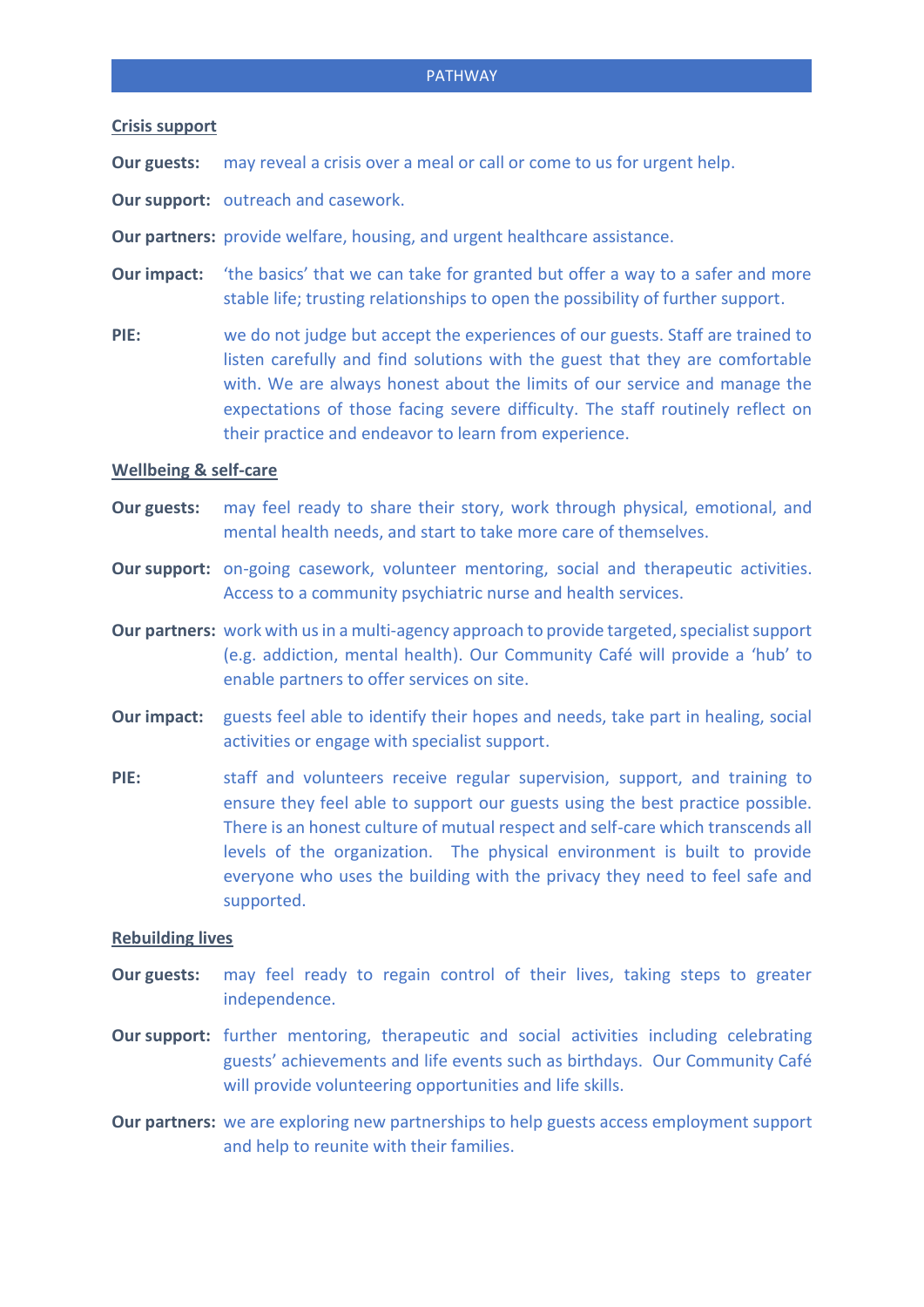### PATHWAY

- **Our impact:** guests develop skills and support to gain work, live independently and rebuild social networks. Activities help build confidence, self-esteem, and hope.
- **PIE:** rebuilding lives looks different for every individual and so plans for change move at the pace of the individual. Every interaction is viewed as a space opportunity for self-growth and improvement. Staff and volunteers are trained to work with guests using a strength-based approach. The Bridge is a multifunctional space where people at different points in the journey feel included.

# **Peer support**

- **Our guests:** may feel ready to offer support to others, acknowledging their unique capacity to help others who are experiencing similar struggles.
- **Our support:** further support and training to help peer supporters reflect and manage their own coping mechanisms. Our Community Café will provide a space to meet and develop peer relationships.
- **Our partners:** we are exploring new partnerships to help train and support peer supporters.
- **Our impact:** guests benefit from offering a helping role which allows them to positively influence others, allowing them to feel valued and improving their self-esteem, confidence, and knowledge. Their unique capacity to relate to and understand the experiences of new guests will enrich the warm welcome they experience completing the circular pathway.
- **PIE:** volunteering roles are created for those with lived experience to give back to the community at The Bridge. However, this is done in trauma-informed way to ensure that guests are not set up to fail. They receive support at all stages of their involvement in The Bridge and are encouraged to give peer support to others. They too can access benefits of training that other volunteers receive, are encouraged to share their lived experienced and are part of the development of new services.